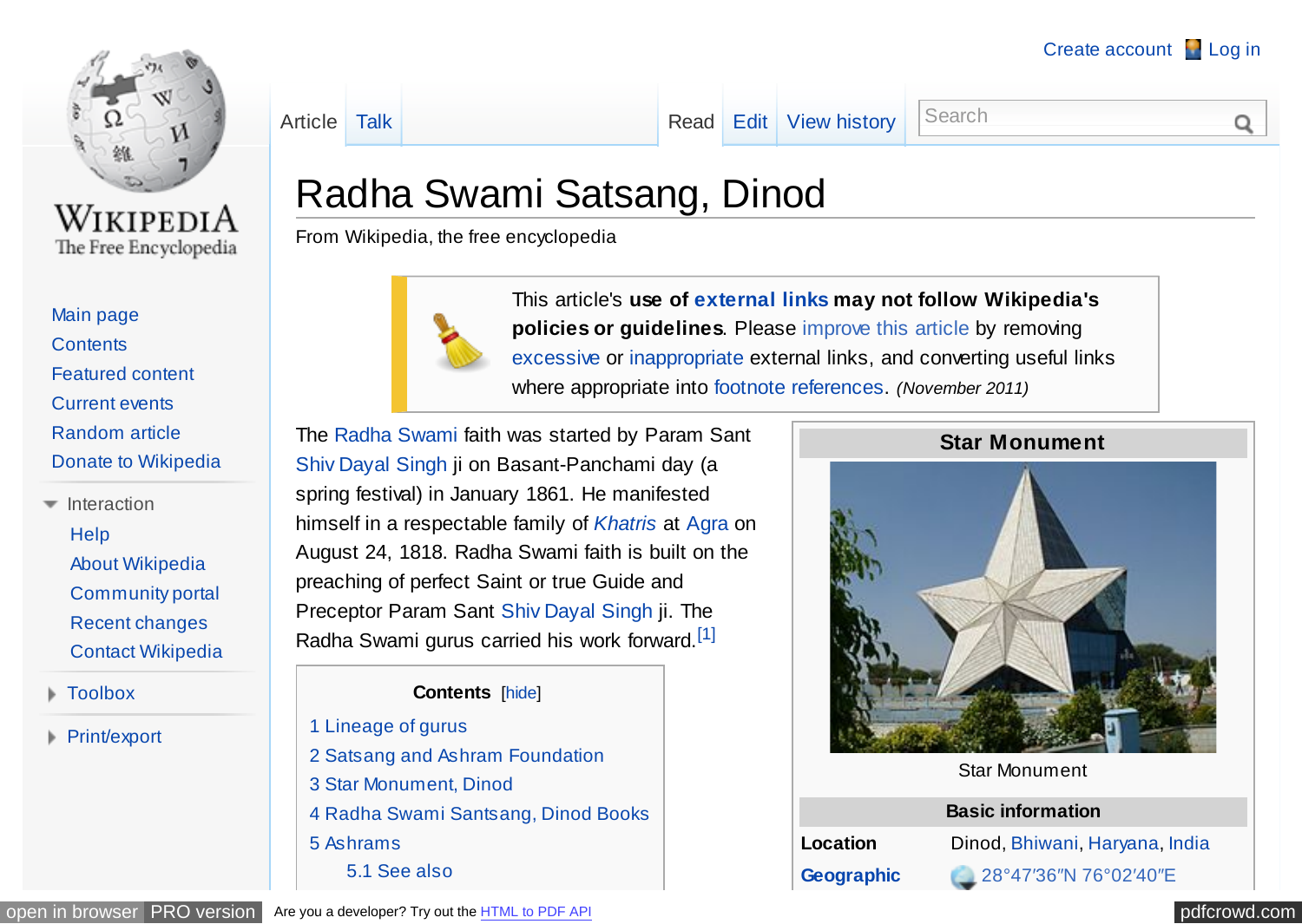#### 5.2 [External links](#page-8-0)

5.3 [References](#page-8-0)

# <span id="page-1-0"></span>Lineage of gurus  $[edit]$  $[edit]$

The lineage of gurus in **Radha Swami Satsang, Dinod** is<sup>[\[2\]](#page-8-0)</sup>

- 1st Guru: [Param Sant Shiv Dayal Singh ji](http://en.wikipedia.org/wiki/Shiv_Dayal_Singh) (Swami ji Maharaj)
- 2nd Guru: [Param Sant Rai Bahadur Saligram Sahib ji](http://en.wikipedia.org/wiki/Rai_Saligram) (Hazur Maharaj ji)
- 3rd Guru: [Param Sant Shiv Brat Lal Verman ji](http://en.wikipedia.org/wiki/Shiv_Brat_Lal) (Data Dayal Maharishi ji)
- 4th Guru: [Param Sant Master Ram Singh ji Arman](http://en.wikipedia.org/wiki/Ram_Singh_Arman) (Arman Saheb ji)
- 5th Guru: [Param Sant Tarachand ji](http://en.wikipedia.org/wiki/Sant_Tarachand) (Bade Maharaj ji)
- 6th Guru: [Param Sant Kanwar Saheb](http://en.wikipedia.org/wiki/Param_Sant_Kanwar_Saheb) ji (Haal Hazur Maharaj ji)

# Satsang and Ashram Foundation [[edit\]](http://en.wikipedia.org/w/index.php?title=Radha_Swami_Satsang,_Dinod&action=edit§ion=2)

The Radha Swami satsang at Dinod was founded by [Godman](http://en.wikipedia.org/wiki/Godman_(Hindu_ascetic)) Sant Tarachand ji Maharaj. For his cause he visited western countries and Europe twenty times. As a result, thousands of initiates joined him in [Canada,](http://en.wikipedia.org/wiki/Canada) [U.S.A,](http://en.wikipedia.org/wiki/U.S.A) [U.K.](http://en.wikipedia.org/wiki/U.K.) and [Mid-east](http://en.wikipedia.org/wiki/Mid-east) countries.

**[Affiliation](http://en.wikipedia.org/wiki/List_of_religions_and_spiritual_traditions)** Holy *[Samādhi](http://en.wikipedia.org/wiki/Sam%C4%81dhi)* of Param Sant Tarachand ji Maharaj **Website** <http://radhaswamidinod.org/>



Picture depicting all six gurus of Radha 모 Sw ami Satsang Dinod

Kawar Singh ji Maharaj is the present master/guru in Dinod Dham [Ashram.](http://en.wikipedia.org/wiki/Ashram) He was born on March 2, 1948. His first meeting with his guru had a phenomenal effect. He declared that he would not return home always stay in his Dinod [Ashram.](http://en.wikipedia.org/wiki/Ashram) Dinod is a Village located in [Bhiwani district](http://en.wikipedia.org/wiki/Bhiwani_district) in the Indian state of [Haryana.](http://en.wikipedia.org/wiki/Haryana)

**[coordinates](http://en.wikipedia.org/wiki/Geographic_coordinate_system)**

## Star Monument, Dinod [[edit\]](http://en.wikipedia.org/w/index.php?title=Radha_Swami_Satsang,_Dinod&action=edit§ion=3)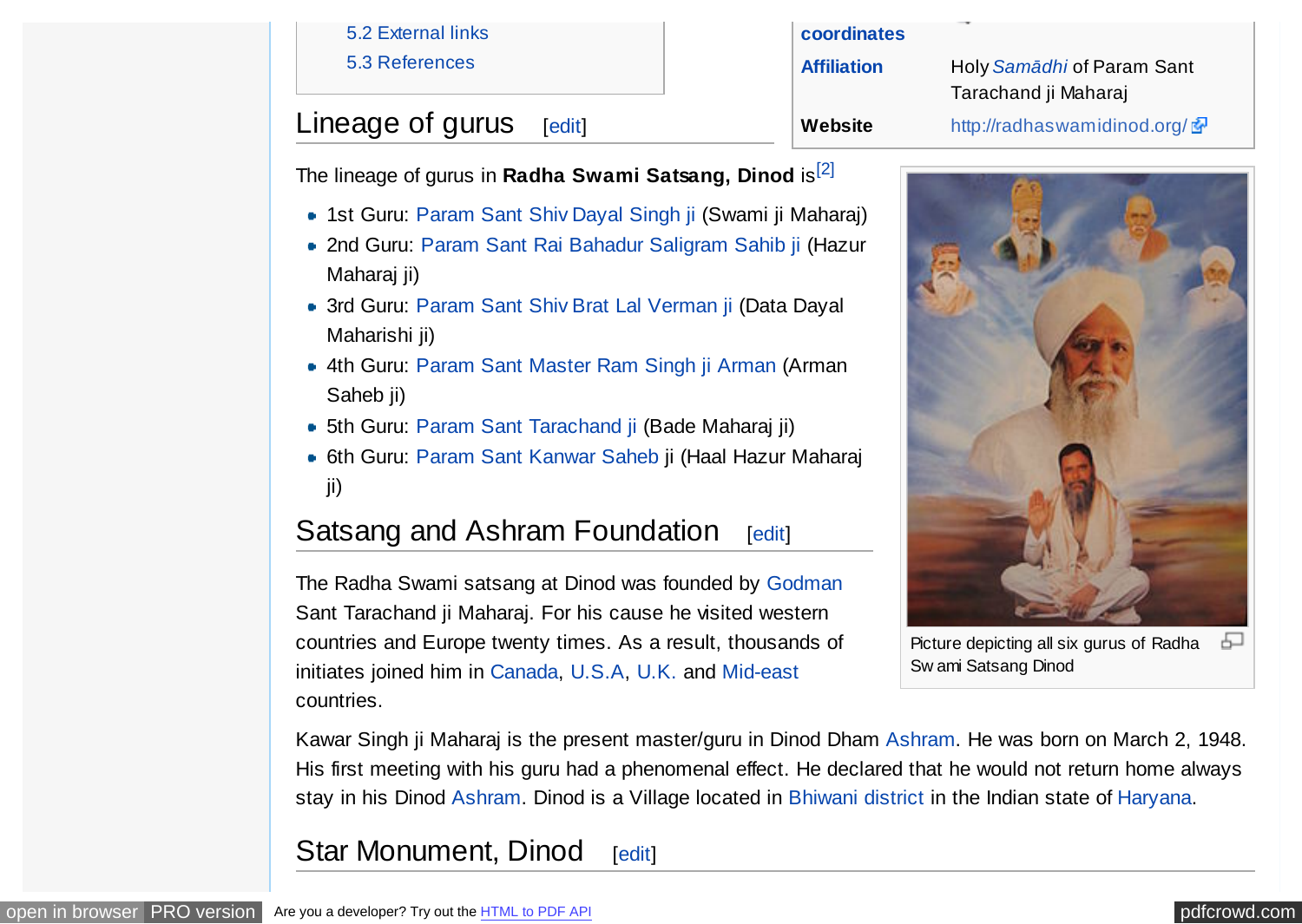<span id="page-2-0"></span>The star monument of Tarachand ji Maharaj was completed in four years by [Param Sant Huzur Kanwar Saheb ji](http://en.wikipedia.org/wiki/Param_Sant_Kanwar_Saheb) Maharaj and by his blessings.

This building houses the holy *[Samādhi](http://en.wikipedia.org/wiki/Sam%C4%81dhi)* of Param [Sant Tarachand](http://en.wikipedia.org/wiki/Sant_Tarachand) ji Maharaj, called 'Bade Maharaj ji', by his followers. This building is situated in the Radha Swami Satsang bhawan Complex, Dinod, about 10 km from Bhiwani.<sup>[\[3\]](#page-8-0)</sup>

Its foundation was laid on October 1, 1997 by Param Sant Huzur Kanwar Saheb ji Maharaj and completed four years later. The monument is a hexagonal pyramid in the shape of star, as Bade Maharaj ji's first name "Tara" means a star. Each side measures about 101 feet from the base built on a raised platform measuring about 2 meters. Three alternating sides are covered in white marble while the other three are in blue Italian glass. The building does not use pillars or columns to support itself. The three walls of the *Samādhi* have prominent stars on them while inside the holy *Samādhi* are infinite sparkling and twinkling stars.



Picture of Star Monument at Radha Sw ami Satsang Dinod



Ventilation and cooling techniques are traditional. Fresh air passes over the fountains is cooled and enters the *Samādhi* through openings and is expelled through vents at the top. During the humid season, the exhaust fans recycle the air.<sup>[\[3\]](#page-8-0)</sup>

The *Samādhi* is constructed on a rectangular platform in the center. The statue of Bade Maharaj ji is erected near the western wall. Apart from this, six paintings depict the life of Bade Maharaj ji on the six corners of the *Samādhi*. The marble slippers placed on lotus flower near the *Samādhi* symbolizes the holy feet of Bade Maharaj ji.

The building is surrounded by flower beds, lawns, fountains and multicoloured marble paths. Stars were constructed inside the boundary wall. In the middle of each star, a moon is engraved depicting the name of Bade Maharaj ji. Every evening, a light and fountain display is conducted in the gardens. The garden houses a small hut on the right side in which Maharaj ji used to meditate. It is the most important place of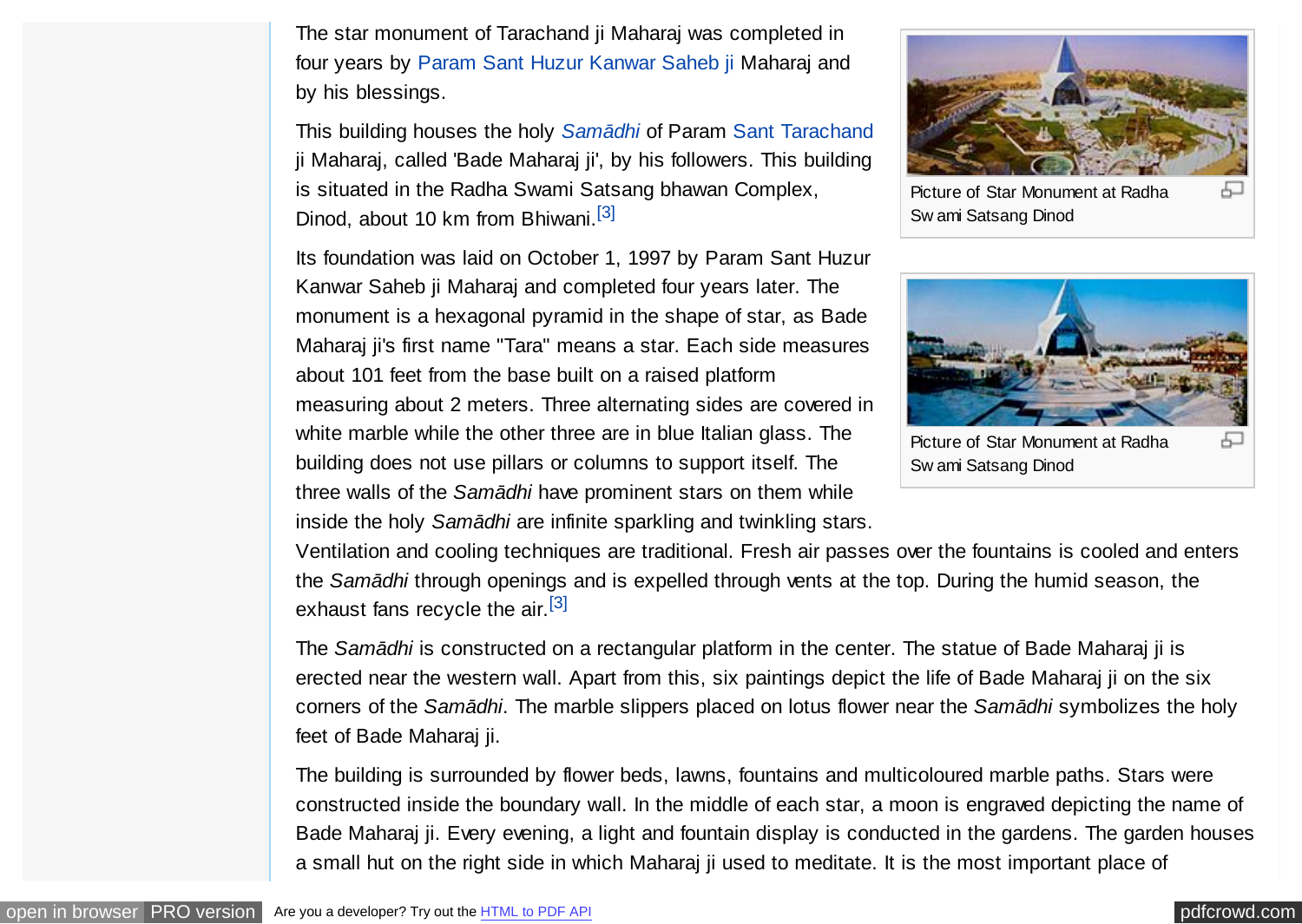<span id="page-3-0"></span>meditation of Bade Maharaj ji. A holy well is on the left side, the water of which is alleged to relieve many diseases. One stair faces the main entrance gate and two others face the exit gates. Five fountains are in the garden. Two round fountains are on both sides of the main entrance. The other three are on the raised platform between the stairs around the *Samādhi*. On the right side from the entrance gate is a man-made waterfall in the north-eastern corner, made up of mountain shaped stones.

# Radha Swami Santsang, Dinod Books [[edit\]](http://en.wikipedia.org/w/index.php?title=Radha_Swami_Satsang,_Dinod&action=edit§ion=4)

Following books are published at Radha Swami Santsang, Dinod:<sup>[\[4\]](#page-8-0)</sup>

Part 1-6

Prakash

Katha

13

3

Adyagyan

• 1) Radhaswami Yog:

• 2) Radhaswami Mat

• 3) Adbhut Upasana

Yog: Part 1-2 4) Anmol Vichar • 5) Dus Avtaron Ki

• 6) Kabir Prichaya

7) Kabir Yog: Part 1-

8) Kabir Bijak: Part 1-

9) Karam Rahshya

● 10) Light of Anand Yoga (English)

#### **[Swami ji Maharaj](http://en.wikipedia.org/wiki/Shiv_Dayal_Singh) books:**

- 1) Sarbachan (Chhand Band)
- 2) Sarbachan (Vartik)
- **[Maharishi Shiv Brat Lal](http://en.wikipedia.org/wiki/Shiv_Brat_Lal) [Arman Saheb ji](http://en.wikipedia.org/wiki/Ram_Singh_Arman) books: ji books:**
	- 1) Arman Sagar
	- 2) Arman Sagar Part-2
	- 3) Sankat Mochan Ramayan
	- 4) Vashiyat Nama

#### **Baba Faqir Chand ji book:**

• 1) Panch Naam Ki Vyakhya

## **[Param Sant Tarachand](http://en.wikipedia.org/wiki/Sant_Tarachand) ji Maharaj book:**

• 1) Anubhav Prakash

## **[Huzur Kanwar Saheb ji](http://en.wikipedia.org/wiki/Param_Sant_Kanwar_Saheb) Maharaj books:**

- 1) Satguru Prem
- 2) Radhaswami Nij Naam Sada ki Mukti

#### **Chacha Sadhu Ram ji book:**

● 1) Chacha Saheb Ki Diary: Part 1-2

## **Other Radha Swami Satsang, Dinod published books:**

- 1) Anmol Charitara
- 2) Radhaswami Nit Name
- 3) Nit Nem Gutka
- 4) The Path of Salvation (English)
- 5) Rekh Per Mekh
- 6) Hath Kaarwal Mann Yaarwal.

#### **Monthly Patrika (Magazine)**

1) Radha Swami Sant

#### [open in browser](http://pdfcrowd.com/redirect/?url=http%3a%2f%2fen.wikipedia.org%2fwiki%2fRadha_Swami_Satsang%2c_Dinod&id=ma-130607013741-d97ab229) [PRO version](http://pdfcrowd.com/customize/) Are you a developer? Try out th[e HTML to PDF API](http://pdfcrowd.com/html-to-pdf-api/?ref=pdf) position and the Area of the Area of the Area of the Area of the Area of the Area of the Area of the Area of the Area of the Area of the Area of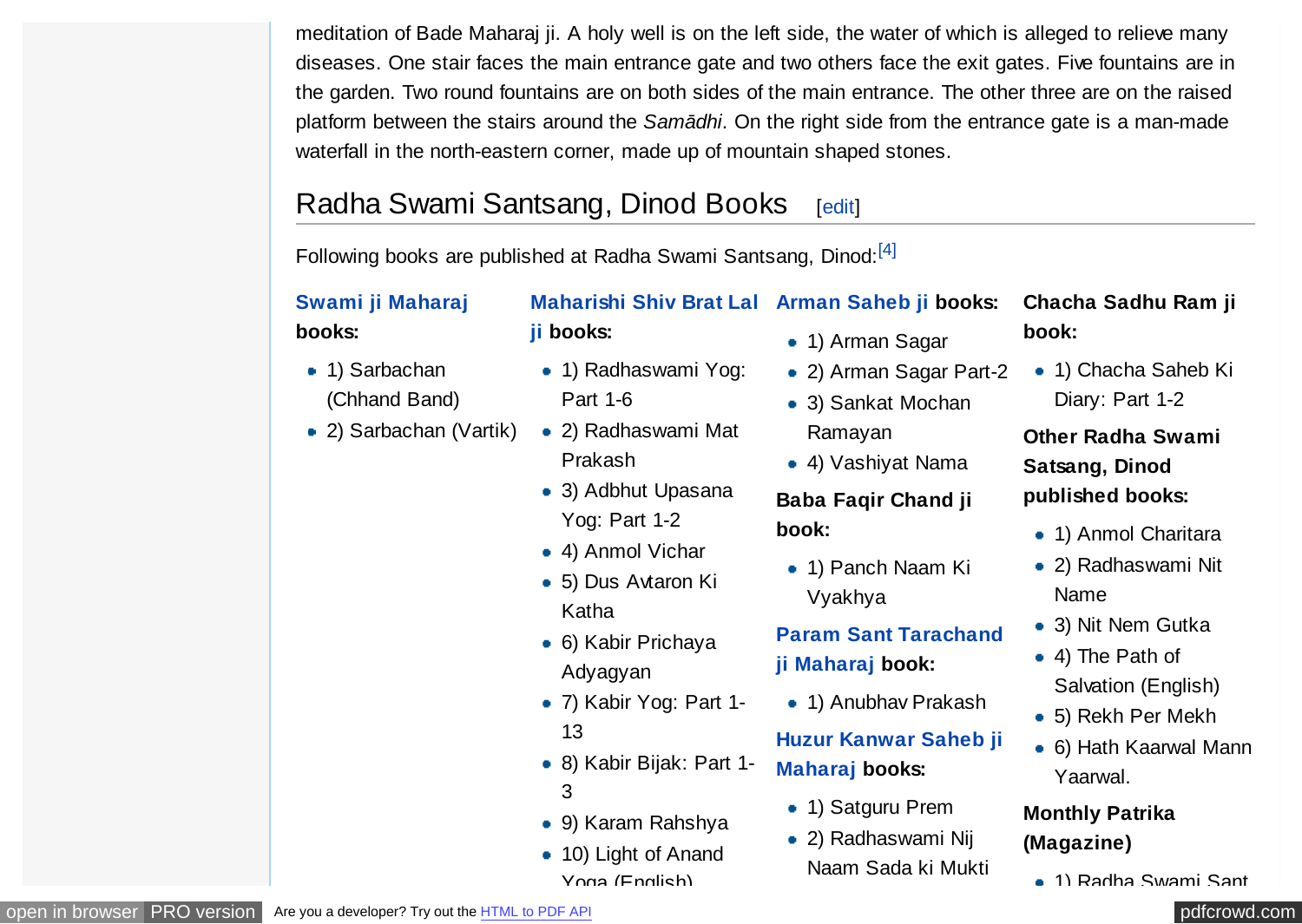ו טשע נבחשווטוון

- 11) Nanak Yog: Part 1-3
- 12) Panth Sandesh
- 13) Safalta Ke Sadhan
- 14) Sahej Bhakti
- 15) Saptrishi Vartant
- 16) Sharanangati Yog
- 17) Satsang Ke Aath Vachan
- **18) Vyavahar Gyan** Prakash
- 19) Vicharanjali

List of places that has ashrams of Radha Swami Satsang, Dinod

#### 3) Jui Se Jahan

- 4) Satguru Mahima
- 5) Pravachan Sangreh
- 6) Satguru Gyanvahini
- 7) Nirmal Bhakti
- 8) Nirmal Dhara

1) Radha Swami Sant

Sandesh

<span id="page-4-0"></span>Ashrams [[edit\]](http://en.wikipedia.org/w/index.php?title=Radha_Swami_Satsang,_Dinod&action=edit§ion=5)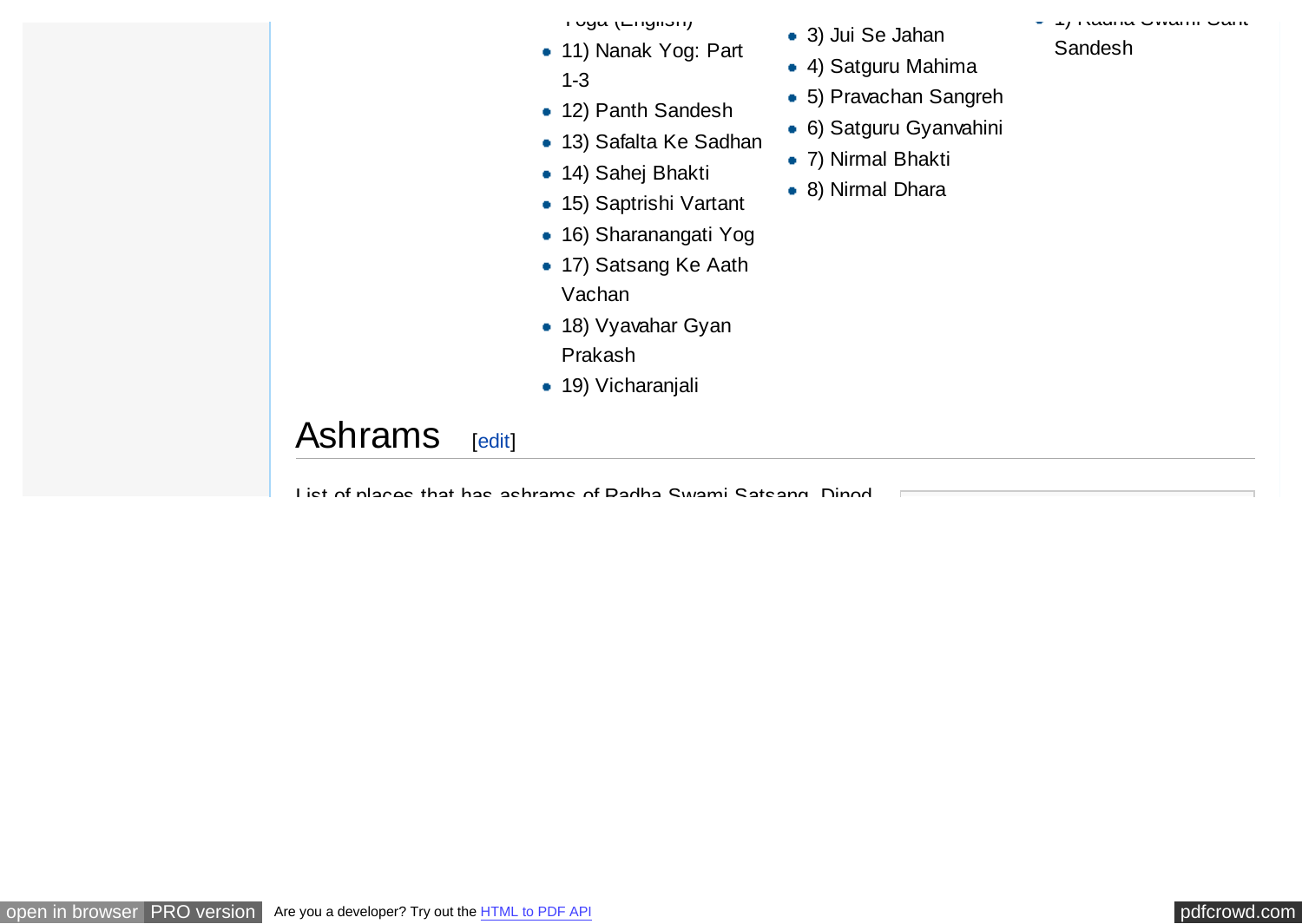| 14 फरवरी   | गुरूवार (बसन्त पंचमी)                              | अण्टा  |
|------------|----------------------------------------------------|--------|
| 25 फरवरी   | सोमवार (पूर्णिमा)                                  | सिवानी |
| ०२ मार्च   | शनिवार (वार्षिक)                                   | भिवानी |
|            | <del>________</del> (जन्मदिन हुजूर महाराज जी) ____ |        |
| 13 अप्रैल  | शनिवार                                             | हॉसी   |
|            | 22 जुलाई सोमवार (गुरू पूर्णिमा)                    | भिवानी |
| 20 अगस्त   | मंगलवार (रक्षा बंधन)                               | वादरी  |
| ०४ अक्टूबर | शुक्रवार                                           | दिनोद  |
|            |                                                    |        |
| 12 अक्टूबर | नजफगढ़ (दिल्ली)<br>शनिवार                          |        |
|            | 05 नवम्बर - मंगलबार (भैयाद्ज)                      | सोनीपत |
| 17 नवम्बर  | रविवार (वार्षिक)                                   | भिवानी |

| $\div$<br><b>Country</b> | State $\div$ | $\div$<br><b>District</b> | $\div$<br>Ashram    | $\div$<br>Location                 |
|--------------------------|--------------|---------------------------|---------------------|------------------------------------|
| India                    | Haryana      | <b>Bhiwani</b>            | Dinod Ashram        | Vill. Dinod, Bhiwani.              |
| India                    | Haryana      | <b>Bhiwani</b>            | Bhiwani Ashram      | Rohtak Road, Bhiwani.              |
| India                    | Haryana      | <b>Bhiwani</b>            | Siwani Ashram       | Tosham Road, Siwani.               |
| India                    | Haryana      | <b>Bhiwani</b>            | Siwara Ashram       | Vill. Siwara, Bhiwani.             |
| India                    | Haryana      | <b>Bhiwani</b>            | Dadri Ashram        | Vill. Charkhi, Loharu Road, Dadri. |
| India                    | Haryana      | Ambala                    | Ambala Ashram       | Vill. Ismailpur, Ambala.           |
| India                    | Haryana      | Fatehabad                 | Fatehabad<br>Ashram | Sirsa Road, Fatehabad.             |
| India                    | Haryana      | <b>Hisar</b>              | Hisar Ashram        | Kaimri Road, Hisar.                |
|                          |              |                           |                     |                                    |

List of places that has ashrams of Radha Swami Satsang, Dinod

and the places where present master gives [satsang:](http://en.wikipedia.org/wiki/Satsang)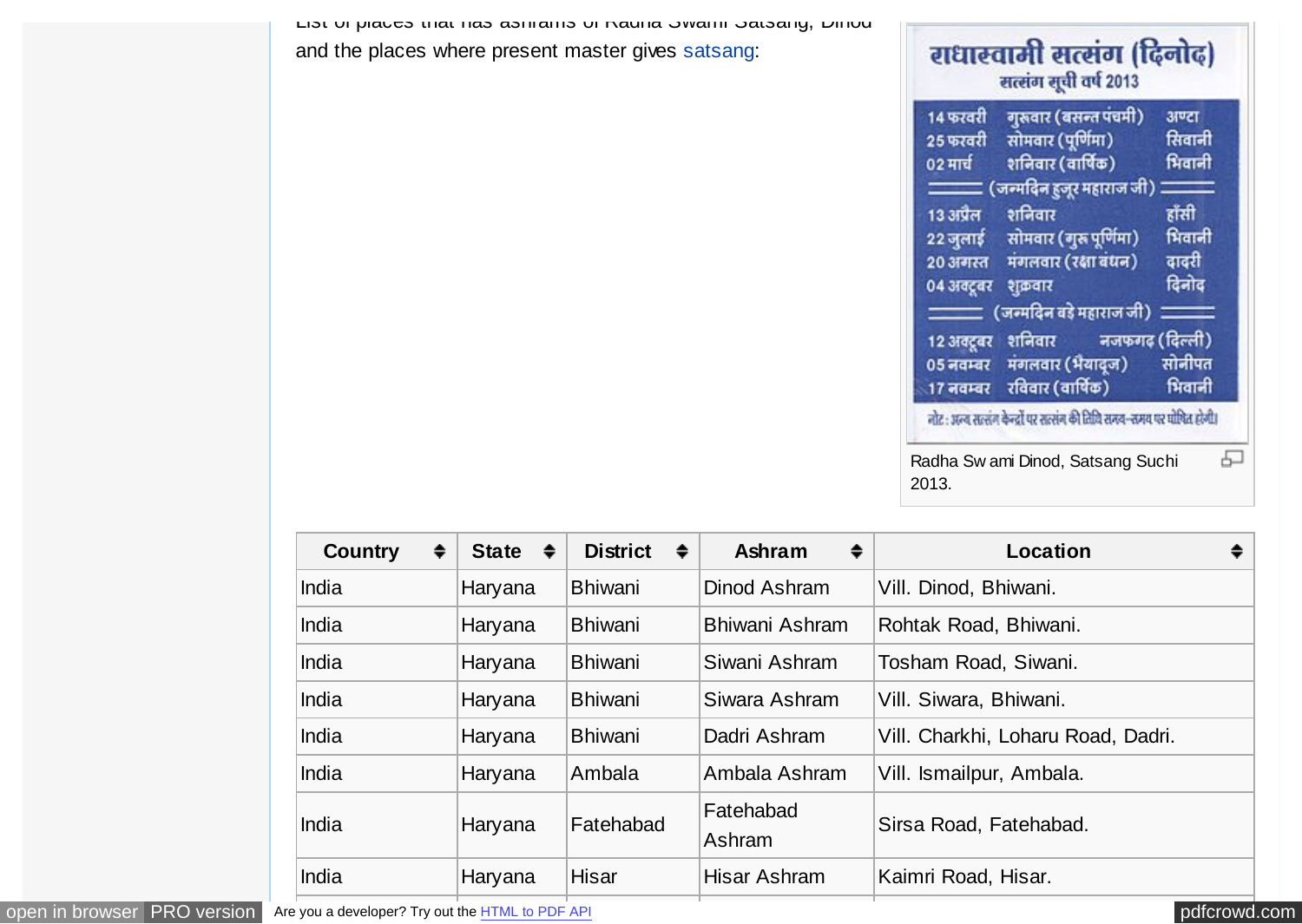| India | Haryana              | <b>Hisar</b> | Hansi Ashram         | Delhi Chungi, Hansi.                    |
|-------|----------------------|--------------|----------------------|-----------------------------------------|
| India | Haryana              | Hisar        | Putthi Ashram        | Vill. Puthi Saman, Hansi.               |
| India | Haryana              | Hisar        | Moth Ashram          | Moth, via Narnaunl Hisar.               |
| India | Haryana              | <b>Hisar</b> | Barwala Ashram       | Hansi Road, Barwala.                    |
| India | Haryana              | Jind         | Jind Ashram          | Rohtak- Gohana Bye Paas, Jind.          |
| India | Haryana              | Jind         | Julana Ashram        | Karsola Road, Julana, Jind.             |
| India | Haryana              | Kaithal      | Kaithal Ashram       | Ambala Road, Kaithal.                   |
| India | Haryana              | Panipat      | Panipat Ashram       | Vill. Dahar, Rohtak Road, Panipat.      |
| India | Haryana              | Panipat      | Anta Ashram          | Vill. Anta, Safidon Road, Panipat.      |
| India | Haryana              | Panipat      | Banwasa Ashram       | Vill. Banwasa, Panipat.                 |
| India | Haryana              | Rewari       | Kosli Ashram         | Dharauli Road, Kosli.                   |
| India | Haryana              | Rewari       | Lalpur Ashram        | Vill. Lalpur, Rewari.                   |
| India | Haryana              | Rohtak       | Rohtak Ashram        | Gohana Road, Rohtak.                    |
| India | Haryana              | Rohtak       | Khidwali Ashram      | Vill. Khidwali, Rohtak.                 |
| India | Haryana              | <b>Sirsa</b> | Rupawas Ashram       | Vill. Rupawas, Hisar- Sirsa Road.       |
| India | Haryana              | Sonipat      | Rohat Ashram         | Vill. Rohat, Sonipat.                   |
| India | Haryana              | Sonipat      | Gohana Ashram        | Panipat Road, Gohana.                   |
| India | New Delhi            | New Delhi    | Najafgarh Ashram     | Dichaoun Road, Najafgarh.               |
| India | Uttaranchal Haridwar |              | Haridwar Ashram      | Kunj Gali, Sukhi Nadi, Haridwar.        |
| India | Rajasthan            | Alwar        | Gadli Ashram         | Vill. Gadhli Via ShahjahanPur.          |
| India | Rajasthan            | Alwar        | Jharjhila Ashram     | Vill. Jharjhila, Via Kot Kasim- Rewari. |
| India | Rajasthan            | Churu        | Amarsar Ashram       | Teh. Sardar Shahar, Churu.              |
| India | Rajasthan            | Churu        | Chimanpura<br>Ashram | Vill. Chimanpura, Churu.                |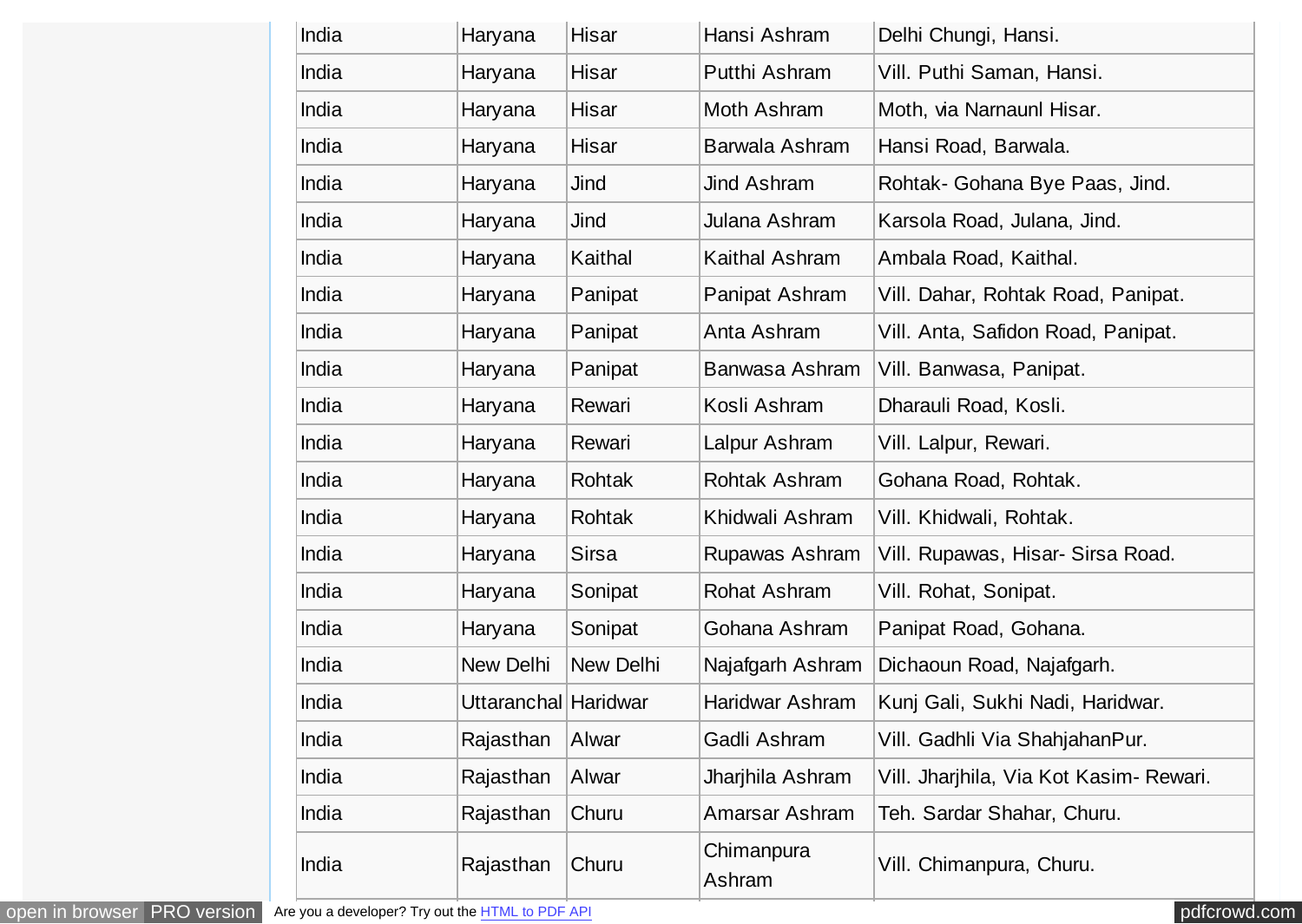| India                                 | Rajasthan               | Churu          | Kithana Ashram               | Vill. Kithana, Churu.                                    |
|---------------------------------------|-------------------------|----------------|------------------------------|----------------------------------------------------------|
| India                                 | Rajasthan               | Churu          | Rajgarh Ashram               | Churu Road, Rajgarh.                                     |
| India                                 | Rajasthan               | Churu          | Thirpali Ashram              | Vill. Thirpali Chhoti, Rajgarh.                          |
| India                                 | Rajasthan               | Hanumangarh    | Chakdei Daspur<br>Ashram     | Hanuman Garh.                                            |
| India                                 | Rajasthan               |                | Hanumangarh Bhadra Ashram    | Rajgarh Road, Bhadra.                                    |
| India                                 | Rajasthan               | Jaipur         | Jaipur Ashram                | Vill. DaulatPur, Delhi- Ajmer Bye Paas.                  |
| India                                 | <b>Uttar</b><br>Pradesh | <b>Hathras</b> | Sichawali Ashram             | Vill. Sichawali Sani, Rati Nangla,<br>Hathras.           |
| India                                 | Uttar<br>Pradesh        | Kosi           | Kosi Ashram                  | Vill. Kosi Kalan, Near Railway Flyover,<br>Mathura Road. |
| India                                 | <b>Uttar</b><br>Pradesh |                | Muzaffarnagar Harsana Ashram | Vill. Kandhla, MuzaffarNgr.                              |
| India                                 | West<br><b>Bengal</b>   | Siliguri       | Siliguri Ashram              | Pradhan Nagar, Silliguri.                                |
| India                                 | <b>Sikkim</b>           | Gangtok        | <b>Gangtok Ashram</b>        | 31-A, National Highway, Sheesha Golai,<br>Gangtok.       |
| <b>Nepal</b>                          | Mechi<br>Zone           | Jhapa          | Dhulabari Ashram             | Nepal.                                                   |
| Canada                                | Ontario                 | Hamilton       | <b>Hamilton City</b>         | Hamilton City.                                           |
| <b>United States</b>                  | New York                | <b>Buffalo</b> | <b>Buffalo City</b>          | Buffalo City.                                            |
| United Kingdom                        | London                  | London         | London City                  | London.                                                  |
| <b>United Arab</b><br><b>Emirates</b> | Dubai                   | Dubai          | Dubai City                   | Dubai.                                                   |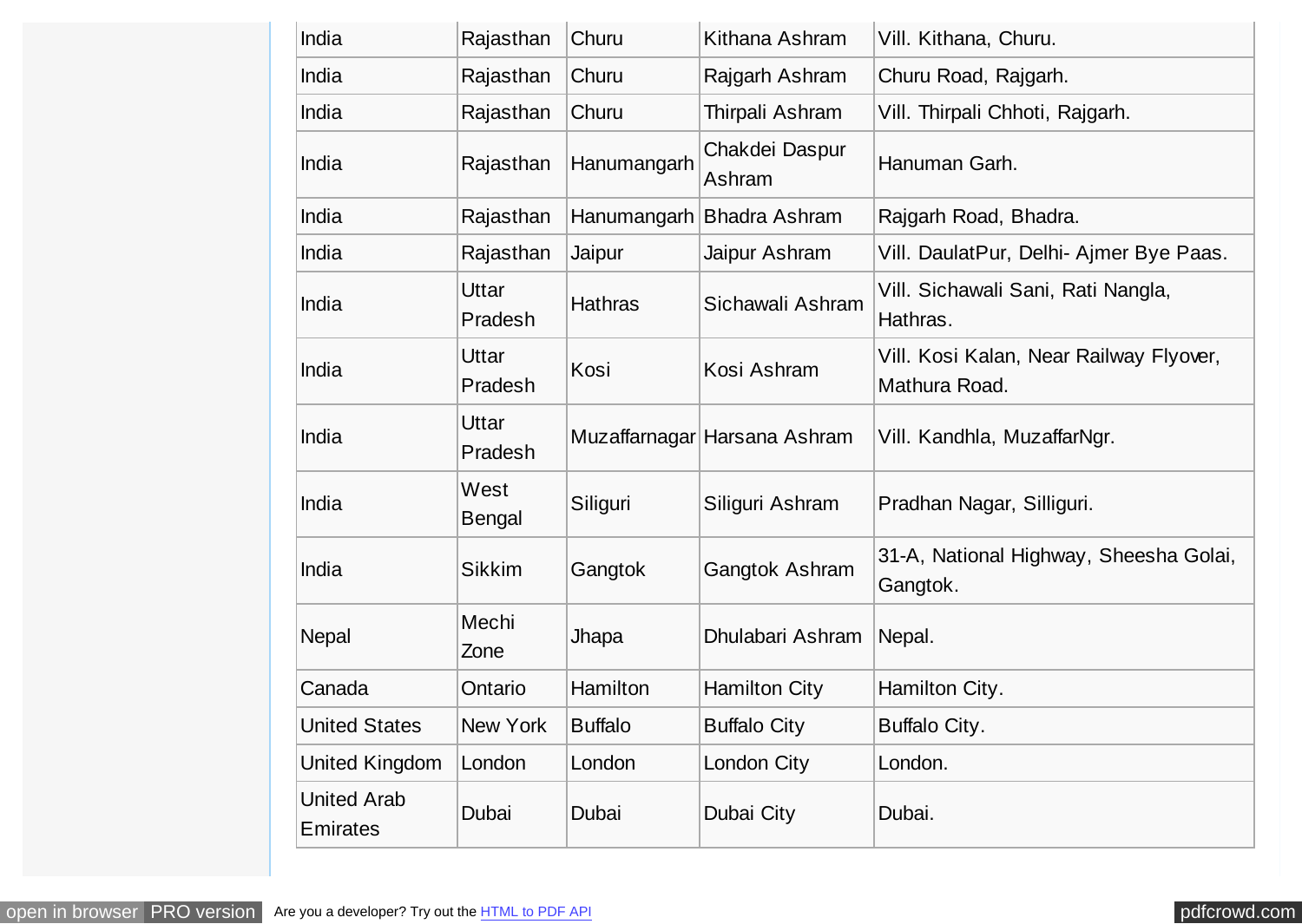### <span id="page-8-0"></span>See also [[edit\]](http://en.wikipedia.org/w/index.php?title=Radha_Swami_Satsang,_Dinod&action=edit§ion=6)

- [Radha Swami](http://en.wikipedia.org/wiki/Radha_Soami)
- [Param Sant Shiv Dayal Singh ji](http://en.wikipedia.org/wiki/Shiv_Dayal_Singh) (Swami ji Maharaj)
- [Param Sant Rai Bahadur Saligram Sahib ji](http://en.wikipedia.org/wiki/Rai_Saligram) (Hazur Maharaj ji)
- [Param Sant Shiv Brat Lal Verman ji](http://en.wikipedia.org/wiki/Shiv_Brat_Lal) (Data Dayal Maharishi ji)
- [Param Sant Master Ram Singh ji Arman](http://en.wikipedia.org/wiki/Ram_Singh_Arman) (Arman Sahab ji)
- [Param Sant Tarachand ji](http://en.wikipedia.org/wiki/Sant_Tarachand) (Bade Maharaj ji)
- [Param Sant Kanwar Saheb](http://en.wikipedia.org/wiki/Param_Sant_Kanwar_Saheb) ji (Haal Hazur Maharaj ji)

## $External$   $line$   $Fedit$

- [Radha Swami Satsang, Dinod Official website](http://www.radhaswamidinod.org/) &
- [Radha Swami Satsang, Dinod Yahoo Group](http://groups.yahoo.com/group/RadhaswamiDham/)
- [Radha Swami Satsang, Dinod website \(Made by followers\)](http://www.vrcreativegroup.com/ashram.html)  $\mathbb{F}$
- [Radha Swami Satsang Dinod, Siliguri website \(Made by followers\)](http://www.radhaswamisiliguri.org/)  $\mathbb{F}$
- [Radha Swami Satsang Dinod, Blog \(Made by followers\)](http://radhaswamisatsangdinod.blogspot.com/)
- Wikimapia.com: [Location of Dinod Ashram](http://www.wikimapia.org/#lat=28.793246&lon=76.044606&z=18&l=0&m=a&v=2)  $\frac{1}{2}$
- Wikimapia.com: [Location of Bhiwani Ashram](http://www.wikimapia.org/#lat=28.794647&lon=76.155722&z=18&l=0&m=a&v=2)
- YouTube: [Lineage of gurus in Radha Swami Satsang, Dinod](http://www.youtube.com/watch?v=7X_7zYWev6w) a
- YouTube: [Life and Teachings of Tarachand ji \(Part 1 to Part 10\)](http://www.youtube.com/watch?v=PmlkTaIca6Y&feature=PlayList&p=65E08C45E63E53BD&index=0&playnext=1)  $\frac{1}{6}$
- YouTube: [Star Temple at Dinod Ashram](http://www.youtube.com/watch?v=Xkr8UikbCjs)
- [Faqir Chand: The Unknowing Sage](http://web.archive.org/web/20091027071955/http://geocities.com/eckcult/faqir.html)  $\frac{dP}{dt}$

## References [[edit\]](http://en.wikipedia.org/w/index.php?title=Radha_Swami_Satsang,_Dinod&action=edit§ion=8)

- 1. **[^](#page-0-0)** [Radhaswamidinod.org: Life of Param Sant Shiv Dayal Singh ji Maharaj](http://www.radhaswamidinod.org/lineage.htm)  $\vec{P}$
- 2. **[^](#page-1-0)** [Radha Swami Satsang, Dinod Lineage](http://www.radhaswamidinod.org/lineage.htm)
- 3. ^  $a$  **[b](#page-2-0)** [Radhaswamidinod.org: Star Monument, Dinod Ashram](http://www.radhaswamidinod.org/monument.htm)  $\Phi$
- 4. **[^](#page-3-0)** [Radha Swami Satsang, Dinod Books](http://www.radhaswamidinod.org/library.htm)